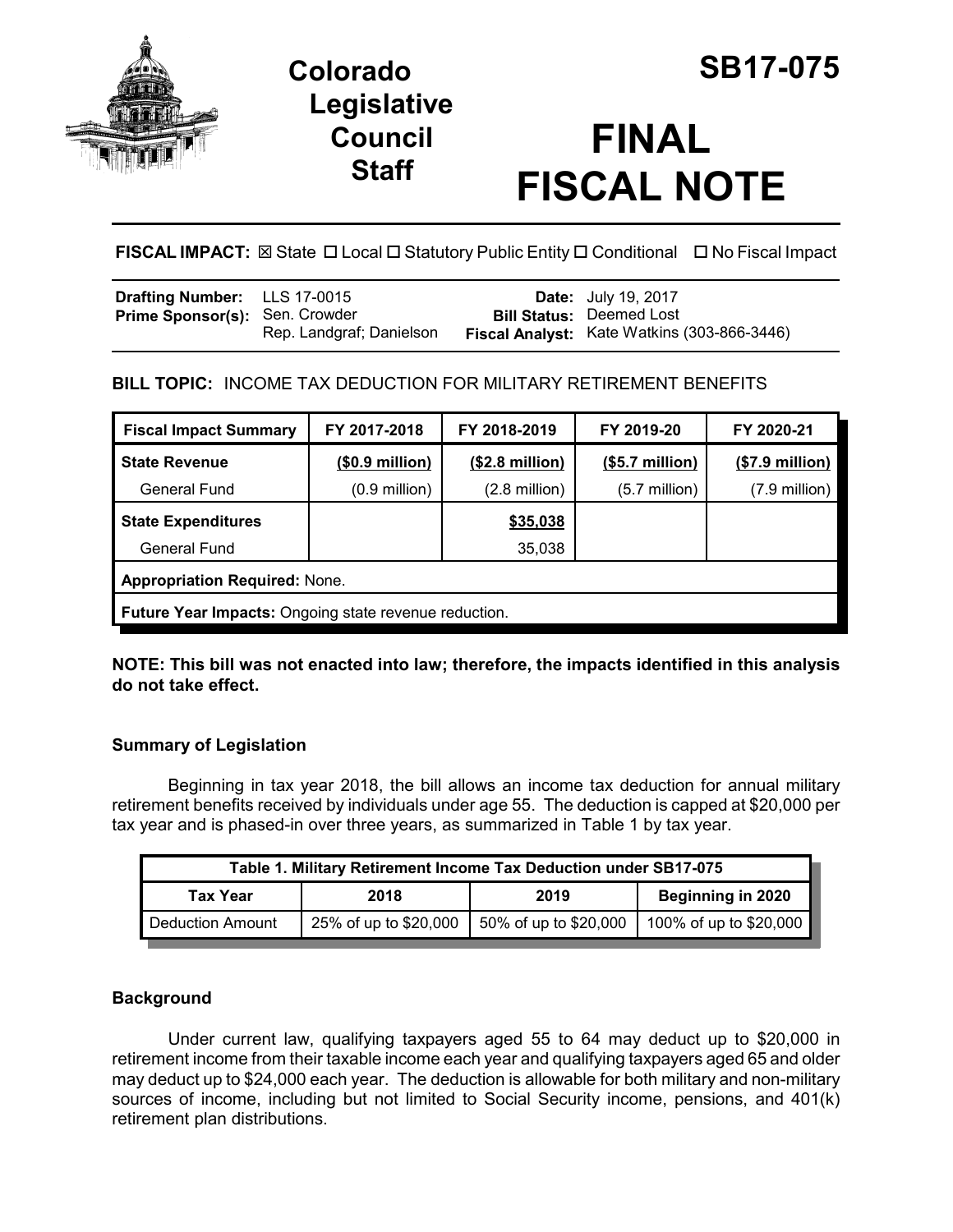July 19, 2017

### **State Revenue**

This bill is estimated to **reduce General Fund revenue by \$0.9 million in FY 2017-18 (half-year impact), \$2.8 million in FY 2018-19, \$5.7 million in FY 2019-20, and when fully phased-in \$7.9 million in FY 2020-21.** In future fiscal years, the revenue impact is expected to grow with the military retirement population, cost of living adjustments, and changes in military retirement benefits.

To the extent that this bill induces nonresidents who receive military retirement benefits to move to Colorado who otherwise would not have moved, or induces current residents receiving such benefits to remain in Colorado who otherwise would have moved, the state and local governments may receive additional revenue through taxes and fees that may partially offset the revenue impact of this bill.

*Military pension income.* Based on data from the Department of Defense Office of the Actuary for the number of military retirees in Colorado and the national age distribution of retirees, an estimated 12,500 military retirees are expected to qualify for the deduction under SB17-075 beginning in 2018. This population excludes disabled retirees whose benefits are assumed to be excluded from federal taxable income. To arrive at revenue impact estimates for tax year 2018 and beyond, average estimated benefit amounts across age cohorts were grown by expectations for cost-of-living adjustments and growth in the military retirement population.

Based on national data for average retirement benefits by rank, this fiscal note assumes 34.7 percent of qualifying taxpayers will not reach the \$20,000 cap. The average benefit for this population was reduced by 31.0 percent. Not all qualifying taxpayers will have a Colorado income tax liability large enough to experience savings from this bill because many taxpayers claim other tax deductions and credits that reduce the taxes they owe. To account for this consideration, the projected revenue impact was reduced by 28.2 percent, an adjustment based on a weighted average of the tax liability and share of taxpayers by adjusted gross income bracket using data from the 2013 Colorado Statistics of Income. Table 2 summarizes the maximum and estimated average taxpayer savings expected from the deduction under SB17-075 by tax year.

| Table 2. Maximum and Estimated Average Taxpayers Savings<br>from the Deduction under SB17-075* |       |       |       |  |
|------------------------------------------------------------------------------------------------|-------|-------|-------|--|
| Tax Year                                                                                       | 2018  | 2019  | 2020  |  |
| Maximum Taxpayer Savings                                                                       | \$232 | \$463 | \$926 |  |
| Average Taxpayer Savings                                                                       | \$148 | \$298 | \$601 |  |

*\* Calculated as the maximum and estimated average deduction multiplied by the 4.63 percent state income tax rate.*

*Other military retirement benefits***.** Data are not available to quantify the revenue impact resulting from other military retirement benefits, such as the federal government's Thrift Savings Plan, which is similar to a defined contribution, or 401(k) plan. These additional sources of income are expected to result in additional General Fund revenue reductions that are minimal relative military pension income.